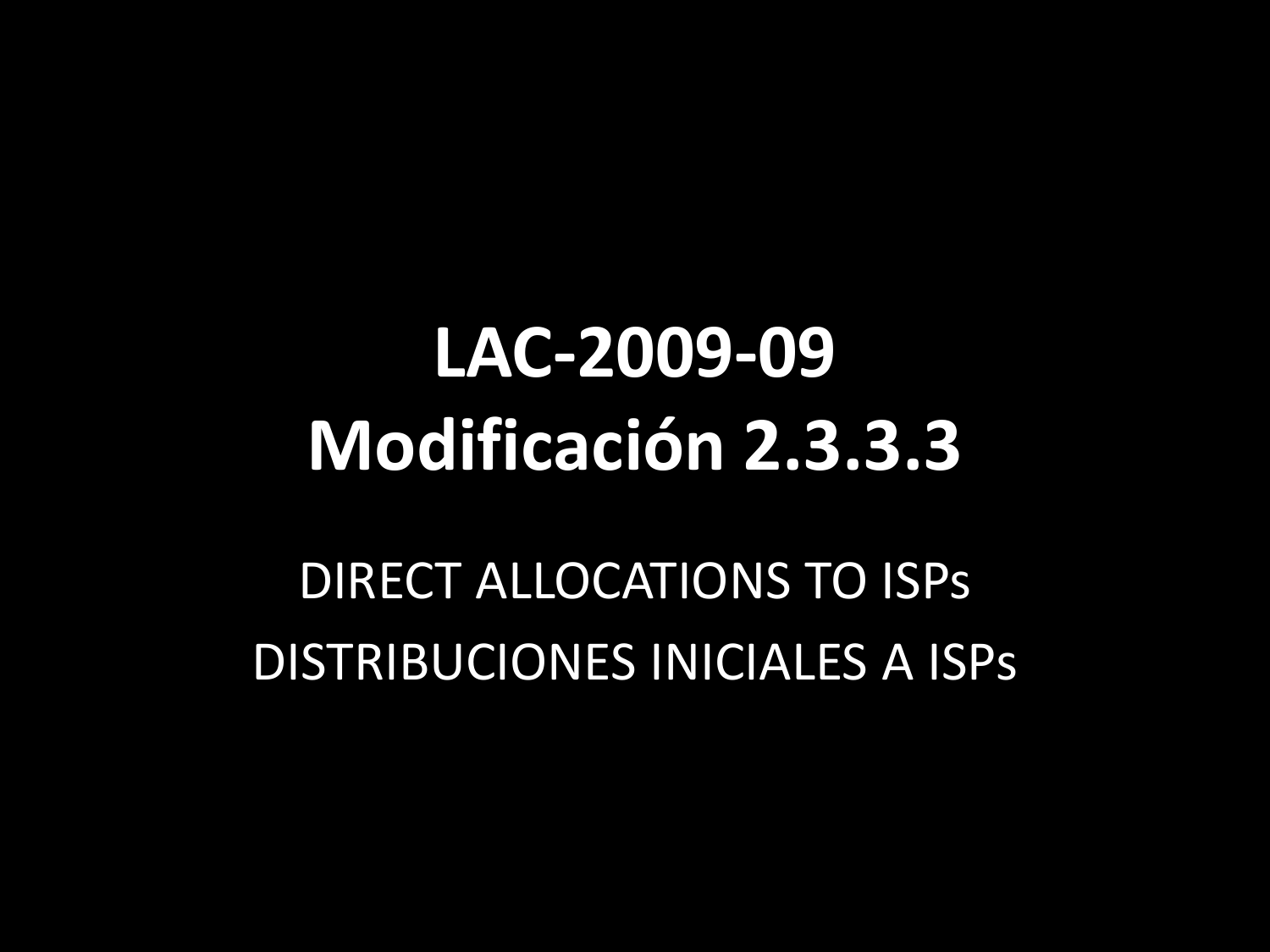#### Current Policy

- 2.3.3.3. *Direct Allocations to Internet Service Providers*
- *LACNIC may grant this type of allocation to those organizations that meet the following requirements:*
- *The organization is currently multi-homed or will be multi-homed in the near future (have subscribed contracts or letters of intent with their access providers).*
- *Submit a detailed description of their network topology.*
- *Submit a portfolio with a detailed description of the services the organization will offer.*
- *Submit a detailed plan of the deployment of address space utilization for three, six, and twelve months.Submit a copy of receipts or purchase orders for the equipment that will support the services described above.*
- *It should be noted that this type of allocations shall be handled as exceptions and are not covered by the response times guaranteed for processing normal IPv4 address applications.*
- *For these allocations LACNIC may, at any time, request additional information to help justify a minimal allocation.*

#### Política Actual

- 2.3.3.3. Direct Allocations to Internet Service **Providers**
- The organization is currently multi-homed or will be multi-homed in the near future (have subscribed contracts or letters of intent with their access providers).
- Submit a detailed description of their network topology.
- Submit a portfolio with a detailed description of the services the organization will offer.
- Submit a detailed plan of the deployment of address space utilization for three, six, and twelve months.
- Submit a copy of receipts or purchase orders for the equipment that will support the services described above.
- It should be noted that this type of allocations shall be handled as exceptions and are not covered by the response times guaranteed for processing normal IPv4 address applications.
- For these allocations LACNIC may, at any time, request additional information to help justify a minimal allocation.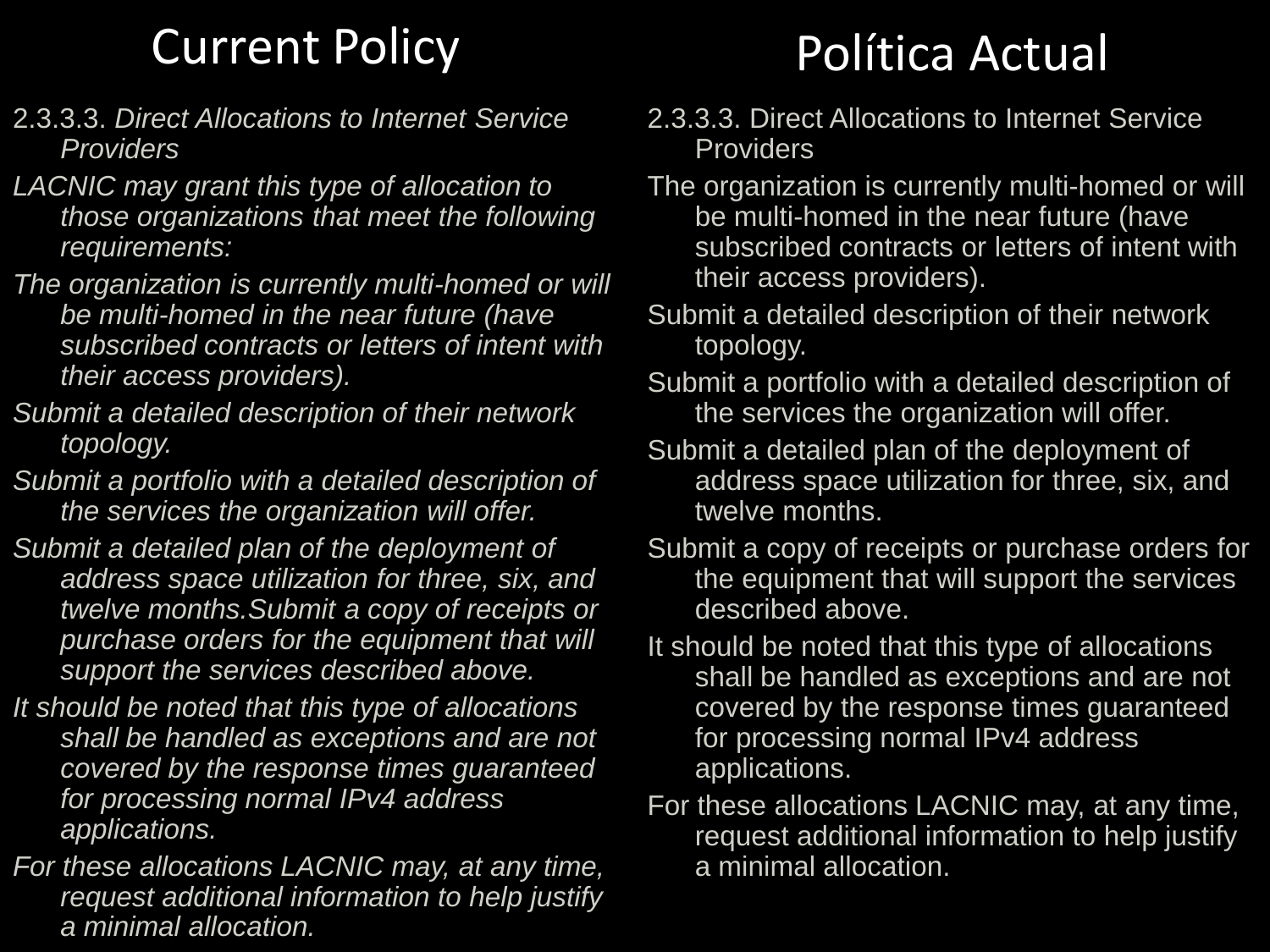# ISSUE

# PROBLEMA

- In order to make BGP Interconnections an ISP needs IP portable IP addresses and ASN
- There might not be additional upstream providers in a country (monopolies)
- An ISP could want to connect to an IXP but does not plan to have additional transit providers
- Es necesario tener bloques propios y AS para poder hacer interconexiones
- No siempre hay multiples proveedores de transito disponibles en un país
- Es posible que un ISP necesite conectarse a un IXP pero no quiera tener mas de un upstream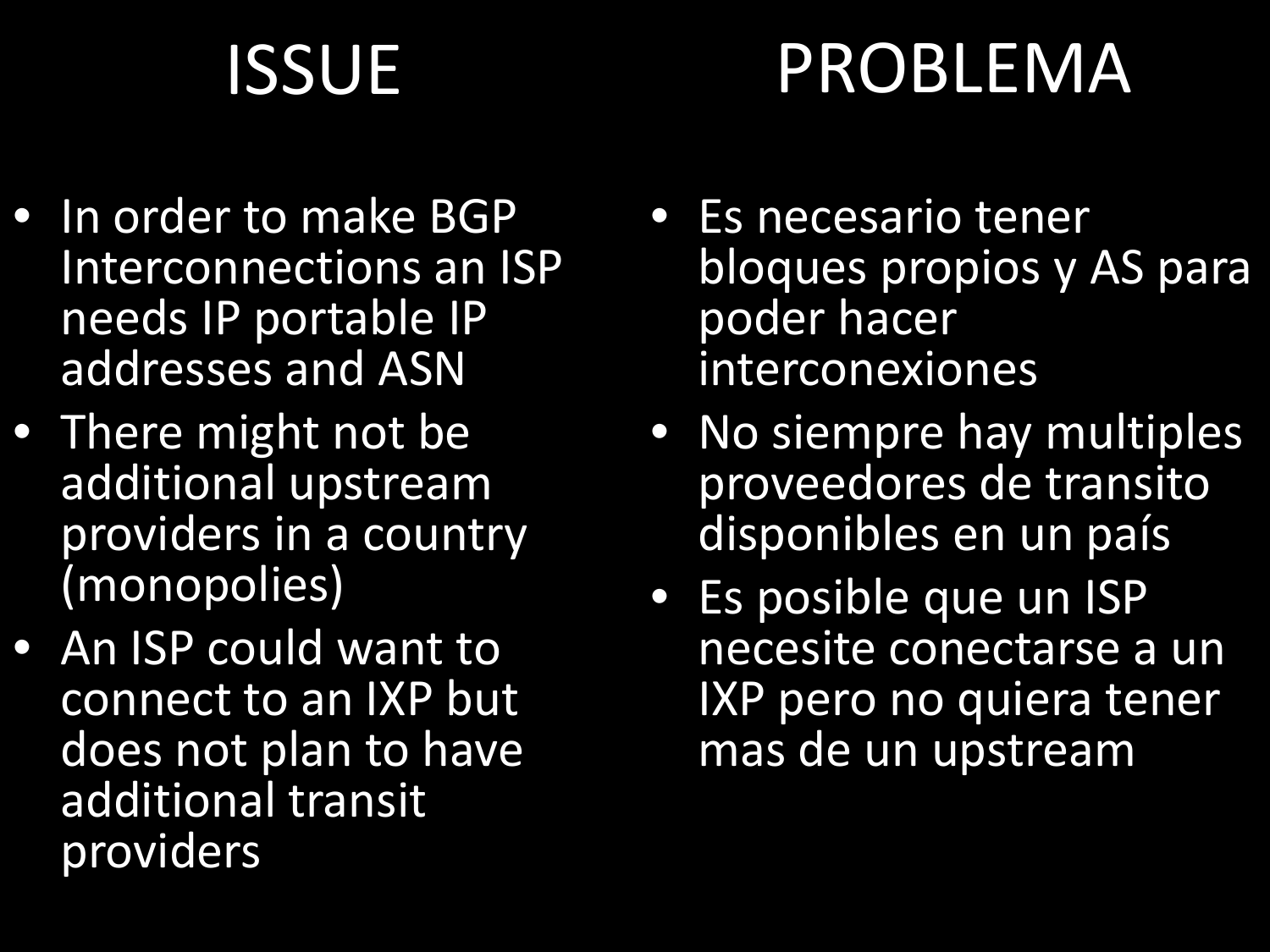#### **Resumen de la Propuesta**

### **Proposal Summary**

Permitir a los proveedores de servicio Internet acceder a bloques propios (Distribuciones Directas) en los casos que requieran establecer interconexiones con otros proveedores. Ademas, eliminar la justificación basada en el nivel de inversión y eliminar la referencia al caracter "excepcional" de la solicitud.

To allow Internet Service Providers to obtain blocks of their own (Direct Allocations) in those cases that require establishing interconnections with other providers. In addition, to eliminate the justification based on investment levels and the reference to the "exceptional" nature of the application.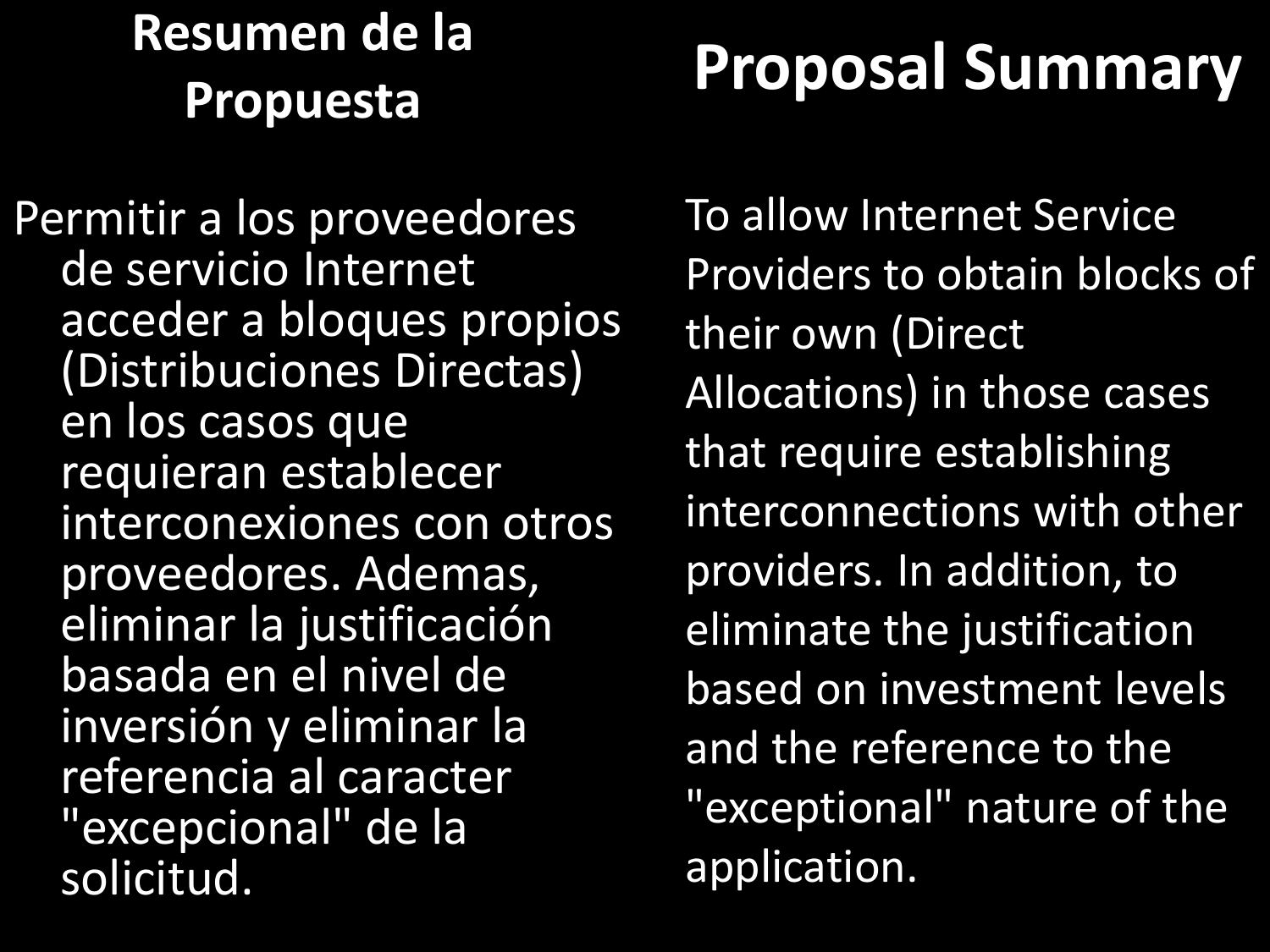#### Texto propuesto originalmente

- LACNIC podrá realizar este tipo de distribución a aquellas organizaciones que cumplan con los siguientes requisitos:
- •Ser organización multiproveedor, o ser proveedor de servicios de Internet y demostrar la posibilidad de Interconexión
- con otros proveedores o puntos de intercambio de tráfico (NAP/IXP).
- •Enviar una descripción detallada de la topología de red.
- •Enviar un portafolio con descripción detallada de los servicios a ofrecer.
- •Enviar un plan detallado del despliegue del uso del direccionamiento a tres, seis y doce meses

#### Original Text Proposed

- LACNIC may grant this type of allocation to those organizations that meet the following requirements:
- The organization is multi-homed or an Internet Service Provider and demonstrates the possibility of interconnecting with other providers or network access points (NAP/IXP).
- Submit a detailed description of their network topology.
- Submit a portfolio with a detailed description of the services the organization will offer.
- Submit a detailed plan of the deployment of address space utilization for three, six, and twelve months.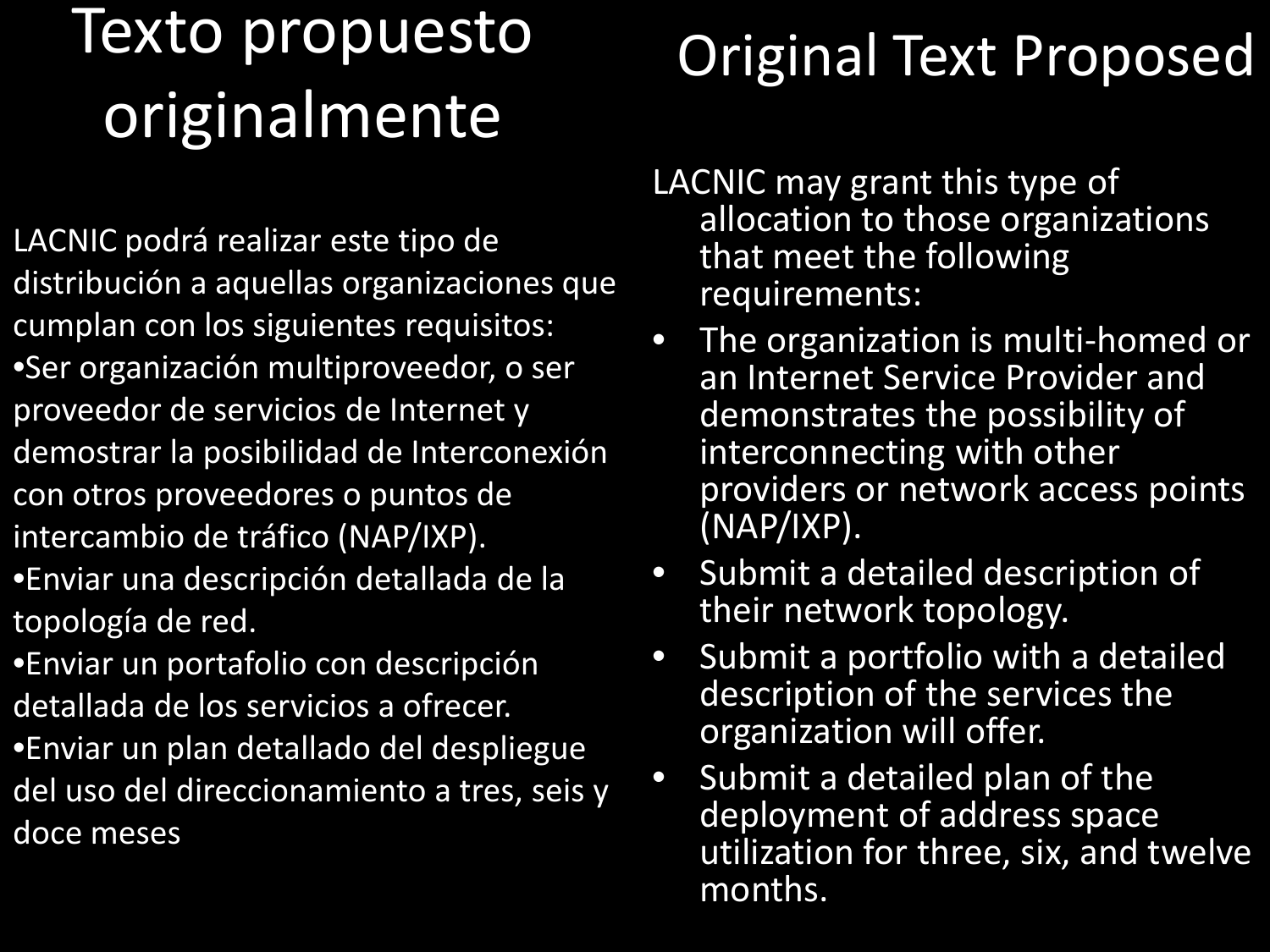#### Propuesta actual

**Current** Proposal

"Ser organización multiproveedor, o ser proveedor de servicios de Internet con necesidades de interconexión, demostrando el plan deinterconexión a ser implementado con otros sistemas autónomos o puntosde intercambio de tráfico (NAP/IXP) en los próximos tres meses."

"To be a multihomed organization, or Internet service provider with an interconnection need, describing the plan to peer with other ISPs or IXPs in the next three months"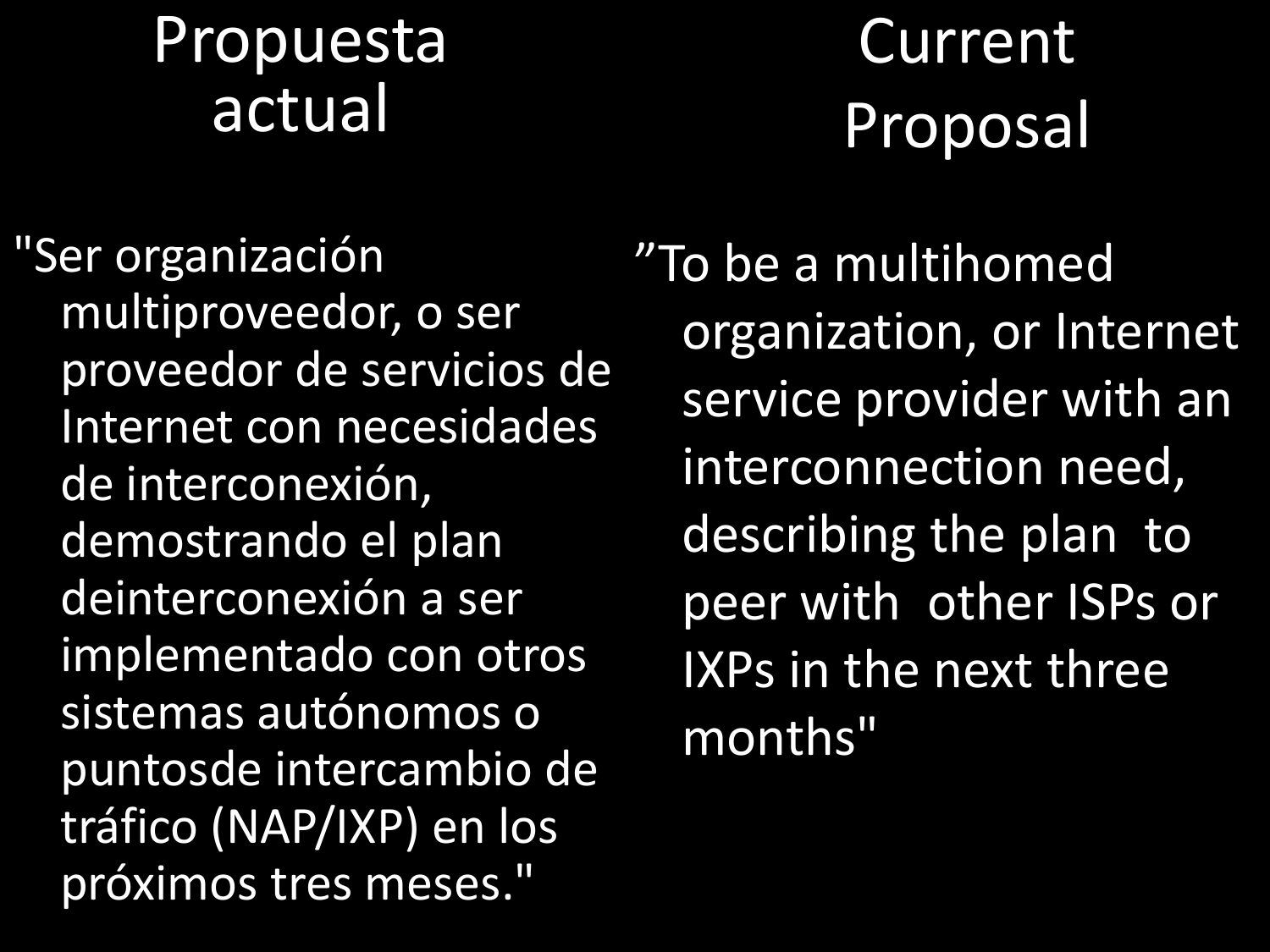#### **STATUS**

- The proposal was introduced in Oct 2009
- Some changes were made to the original proposal during the discussions
- We achieved consensus in the list for the version showed in the previous slide
- This last version of the proposal should go through the expedited process if we achieve consensus in this Forum
- The proposal was introduced in Oct 2009
- Some changes were made to the original proposal during the discussions
- We achieved consensus in the list for the version showed in the previous slide
- This last version of the proposal should go through the expedited process if we achieve consensus in this Forum